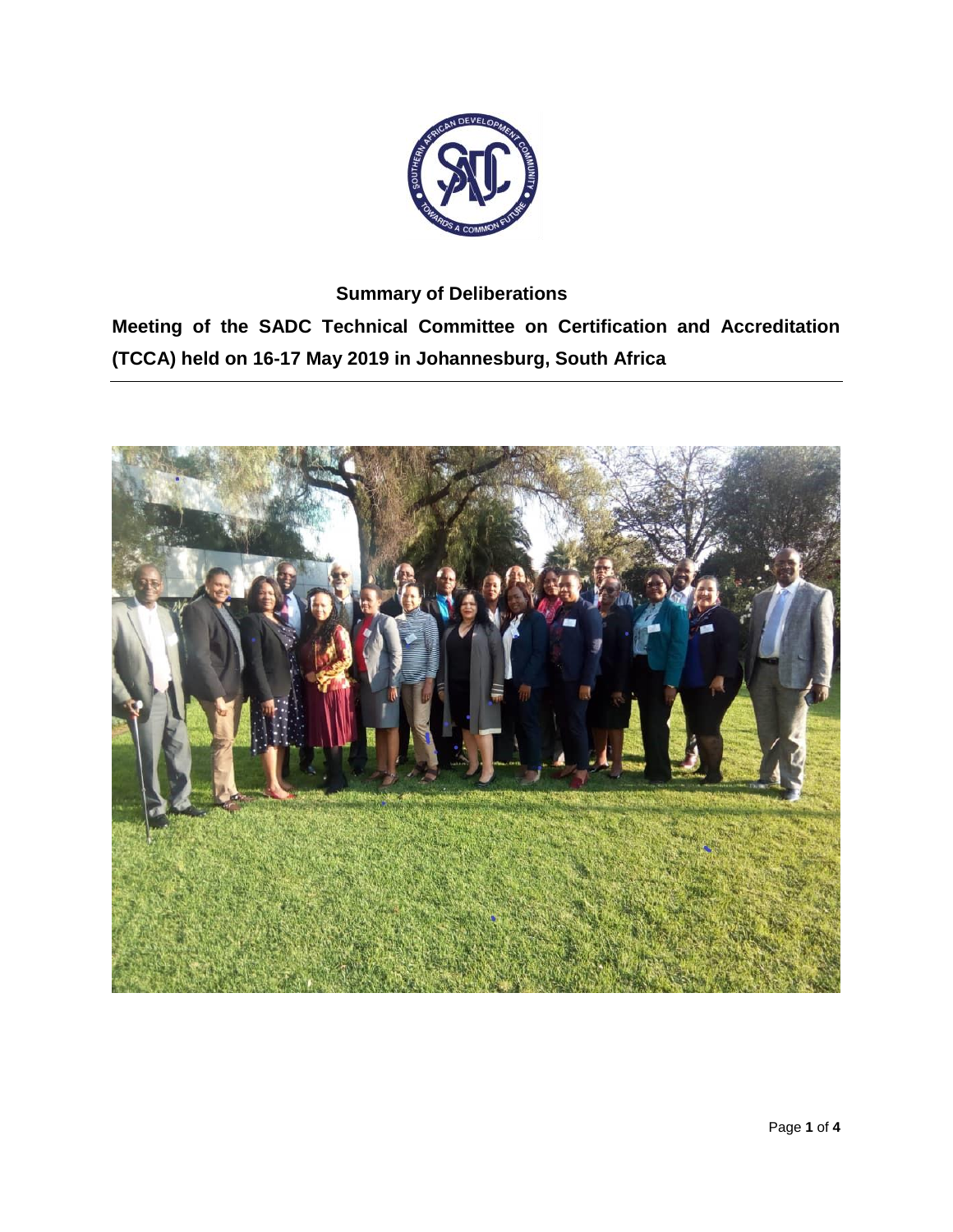1. The SADC Technical Committee on Certification and Accreditation (TCCA) held a meeting from 16-17 May 2019 in Johannesburg, South Africa and was chaired by Namibia. The meeting was preceded by the Third meeting of the SADC Qualifications Verification Network (SADCQVN) on 15<sup>th</sup> May 2019.

2. Both meetings were attended by Chief Executive Officers and Directors of national institutions responsible for certification and accreditation of education and skills training, from the following Member States: Angola, Botswana, Eswatini, Lesotho, Mauritius, Namibia, Seychelles, South Africa, Zambia, Zimbabwe and the SADC Secretariat.

3. The SADCQVN meeting considered a proposal for renaming of the Verification Programme to encompass recognition and the meeting resolved that the name remains unchanged. The meeting further reviewed the Terms of Reference for SADCQVN.

4. With respect to mobility statistics, the meeting received a presentation from South Africa covering a period of four years (2015 to 2019). It was indicated that only eight Member States responded and some highlighted increase and whilst others recorded a decrease in the number of qualifications evaluated.

5. The meeting considered the updated SADCQVN booklet which provides information on national bodies responsible for verification of qualifications.

6. The meeting also noted the SADCQF brochure presented by South Africa.

7. The meeting noted progress towards the implementation of the e-Certificate by four pilot countries (Botswana, Namibia, South Africa and Zambia). The meeting furthermore noted that out of the four pilot countries, only South Africa was progressing well with the project.

8. The meeting noted an update on progress on the finalisation of the Recognition Manual from Eswatini and the SADC Secretariat. The purpose of the Recognition Manual is to facilitate mechanisms for comparability and recognition of full qualifications.

9. The meeting reviewed progress on the nine (9) steps towards ratification of the Addis Convention and further noted that only two countries namely Mauritius and South Africa have ratified the Addis Convention.

10. The meeting was updated on the African Qualifications Verification Network (AQVN) by the Vice Chairperson from Botswana. The meeting noted that the AQVN held its first conference from the 29– 30 October 2018 in Accra, Ghana. The conference among others highlighted the following: Innovative Practices in Verification and Evaluation of Qualifications, Implications of the Addis Convention and other global Conventions, and Digitization in Verification of Qualifications: Digital Local Services.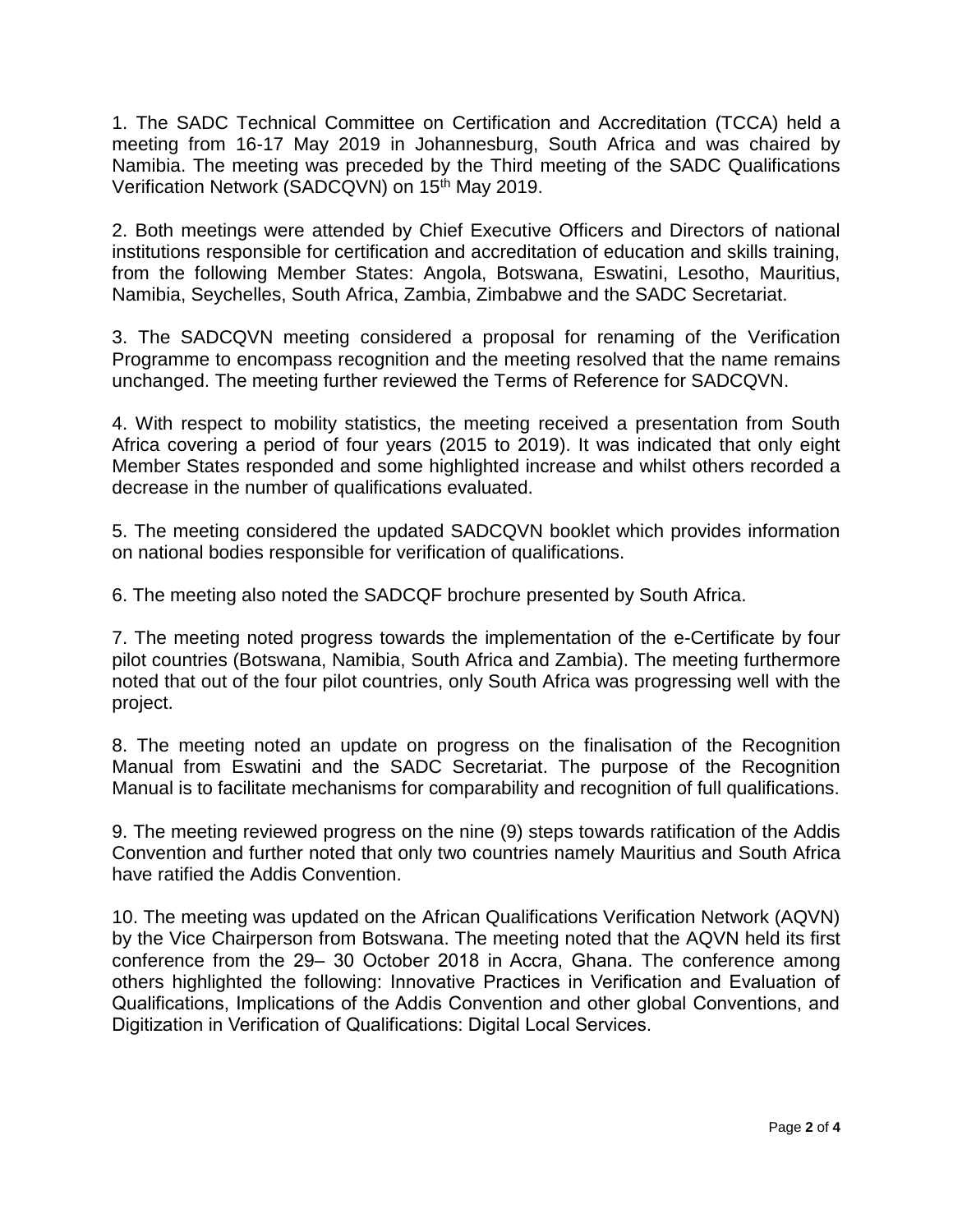11. During the TCCA meeting held from 16 to 17 May 2019, members considered the updated Funding Proposal that intends to facilitate mobilisation of financial resources to implement the SADC Qualifications Framework.

12. The meeting also noted progress on the six implementation programmes of the SADC Qualifications Framework namely:

a) *Governance:* The meeting noted that Botswana came on board to support the SADC Secretariat from 1<sup>st</sup> April 2019 in the implementation of the SADCQF. The meeting commended the achievements by other Member States which have supported the Secretariat being South Africa and Zambia.

b) *Alignment:* South Africa presented the Alignment Report and the meeting noted that so far two Member States had submitted their National Alignment Reports being South Africa and Seychelles. Member States further considered that this marks the end of the alignment pilot and commencement of the roll-out to the rest of the Member States. The meeting considered the adjudication report for South Africa and endorsed the alignment report for South Africa. The meeting agreed that the Seychelles report will be considered at the next TCCA EXCO meeting of June 2019.

c) *Quality Assurance:* Botswana presented the Quality Assurance Report and the meeting noted that eight Member States participated in the pilot. The meeting further noted the capacity building workshop sponsored by UNESCO held from 3-5<sup>th</sup> April 2019 in Lusaka, Zambia. The meeting resolved that Member States will be given an opportunity to update the questionnaires and re-submit. Another analysis report will be presented at the September 2019 TCCA meeting.

d) *Verification:* Eswatini presented an update on the verification activities and the meeting noted reports on Mobility Statistics, e-Certificate, SADCQVN Booklet and the SADCQF brochure.

e) *Recognition of Prior Learning (RPL), Credit Accumulation and Transfer System (CATS) and Articulation:* Namibia presented a comprehensive progress report on the status of RPL, CATS and Articulation in the eight Member States which had responded to the RPL, Credit Accumulation and Transfer Systems (CATS) and Articulation questionnaire.

f) *Advocacy and Communication:* Zambia provided an update on the advocacy and communication programme aimed at creating awareness and publicity of the SADCQF. The meeting also urged Member States to continuously provide updates and information to create awareness on the SADCQF. It was resolved that the SADCQF Communication Strategy needs to be updated with an Annexure of calendar of events/activities to be undertaken. The meeting also urged Member States to share information on advocacy and communication activities being undertaken at national level.